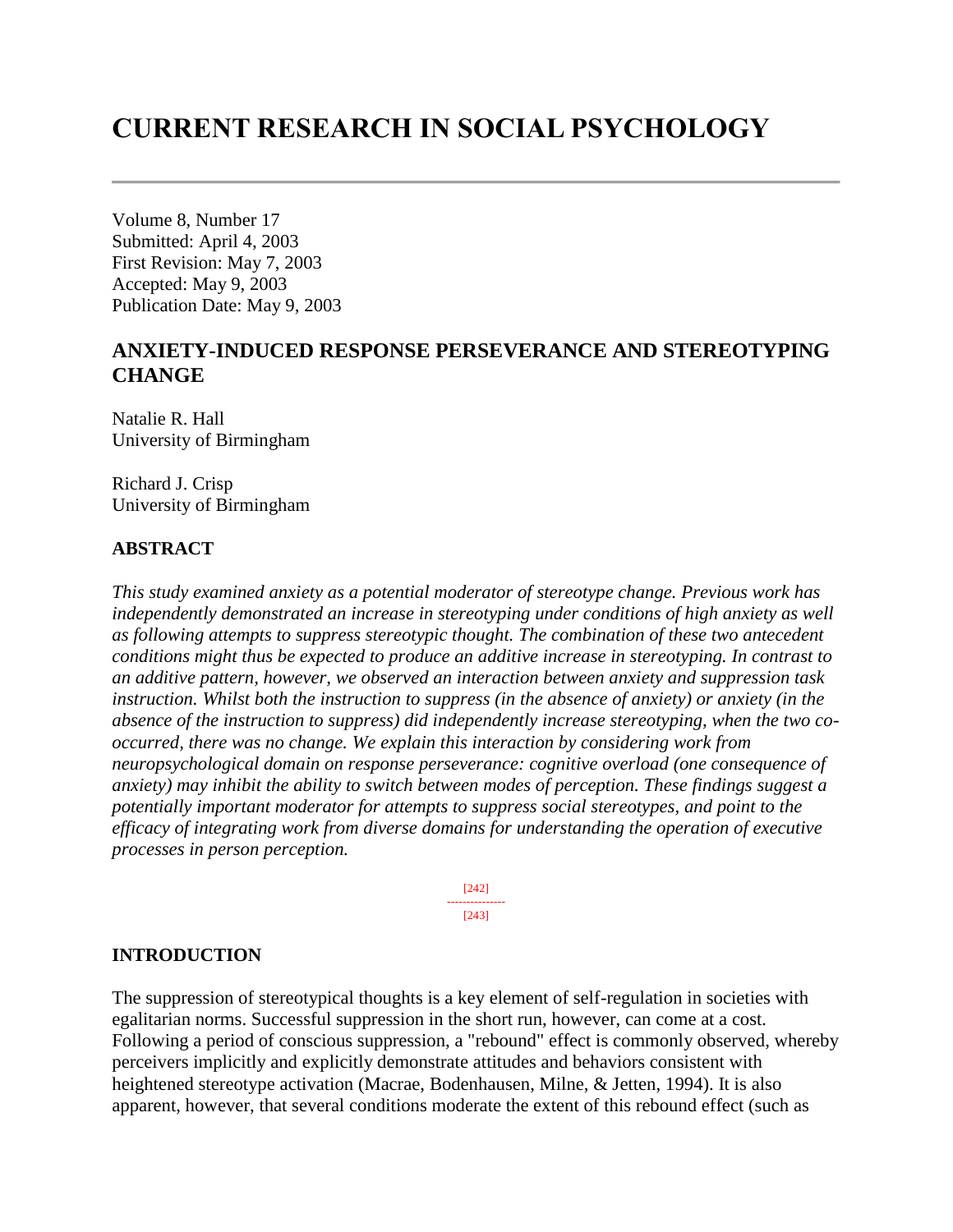self-salience, Macrae, Bodenhausen, & Milne, 1998; the normative sensitivity of the target groups, Wyer, Sherman, & Stroessner, 2000; compunction, Devine, Monteith, Zuwerink, & Elliot, 1991; and self-regulatory motivations to be non-prejudiced, Monteith, 1993). In this research we investigated a novel potential moderator of the rebound effect: induced anxiety.

#### **Post-suppressional rebound**

The effects of thought suppression, whilst successful in the short run, have been found to be somewhat paradoxical (Wegner 1994; Wegner & Erber, 1992). Typically, perceivers instructed to engage in suppression are able to do so under normal processing conditions, but appear to experience hyperaccessibility of the suppressed thoughts under conditions of cognitive busyness (Wegner, Schneider, Carter, & White, 1987). Work into stereotype suppression has found similar effects on social category-related thoughts. In particular, a post-suppressional "rebound" effect is typically observed where the suppressed stereotypic thought inadvertently enters consciousness after the initial period of suppression has ended (Macrae et al., 1994; Macrae et al., 1998; Macrae, Bodenhausen, Milne, & Wheeler, 1996; Wyer, Sherman, & Stroessner, 1998, 2000; Forster & Liberman, 2001; Yzerbyt, Corneille, Dumont, & Hahn, 2001; see also Monteith, Sherman, & Devine, 1998, for a review). In Macrae et al.'s (1994) first study, the effects of suppressing stereotypic thoughts about a social category (skinheads) were examined. Participants wrote a more stereotypical account of a day in the life of a second skinhead target if they had been instructed to suppress stereotypic thoughts when writing about a skinhead target at an earlier phase. In two other experiments, a behavioral measure of social distancing and a response time measure of stereotype activation showed a corresponding rebound effect. This phenomenon has been explained in terms of a dual process model of suppression (Wegner & Erber, 1992). An automatic process monitors consciousness for the unwanted thought whilst a controlled component replaces the identified unwanted thought with distracters (Wegner et al., 1987). Rebound can thus be explained by a priming effect, such that following the cessation of controlled, intentional suppression, the automatic process of searching for stereotype-related thoughts, having primed the implicit representation of the suppressed stereotype, makes subsequent activation more likely.

Recent work has examined moderators of the rebound effect. Stereotyping against certain groups is not subject to any strong personal or social norms (e.g., Macrae et al.'s skinhead category), whilst other groups may be defined as "socially sensitive." Wyer et al. (1998) demonstrated that *spontaneous* suppression of racial stereotypes occurred when egalitarian non-prejudiced norms were made salient (a similar effect occurs when self-focus is increased, which in turn increases personal standards of egalitarianism; Macrae et al., 1998 [1])*.* This can be explained by the notion that whilst there are apparently no social sanctions against stereotyping a group such as "skinheads," openly stereotyping an African American may result in severe social sanctions. On this basis, Wyer et al. (2000) predicted that that for a socially sensitive racial stereotype a rebound effect may not occur [2]. This was indeed what was found: the absence of a rebound effect in line with the above notion of social sensitivity. Whilst for a race-unspecified target rebound occurred, for a race *specified* target (where activation of the racial stereotype was expected to be overridden by conscious application of egalitarian personal standards) there was no rebound effect. In a second experiment, Wyer et al. (2000) demonstrated that the absence of rebound was indeed attributable to spontaneous (controlled) suppression resulting from the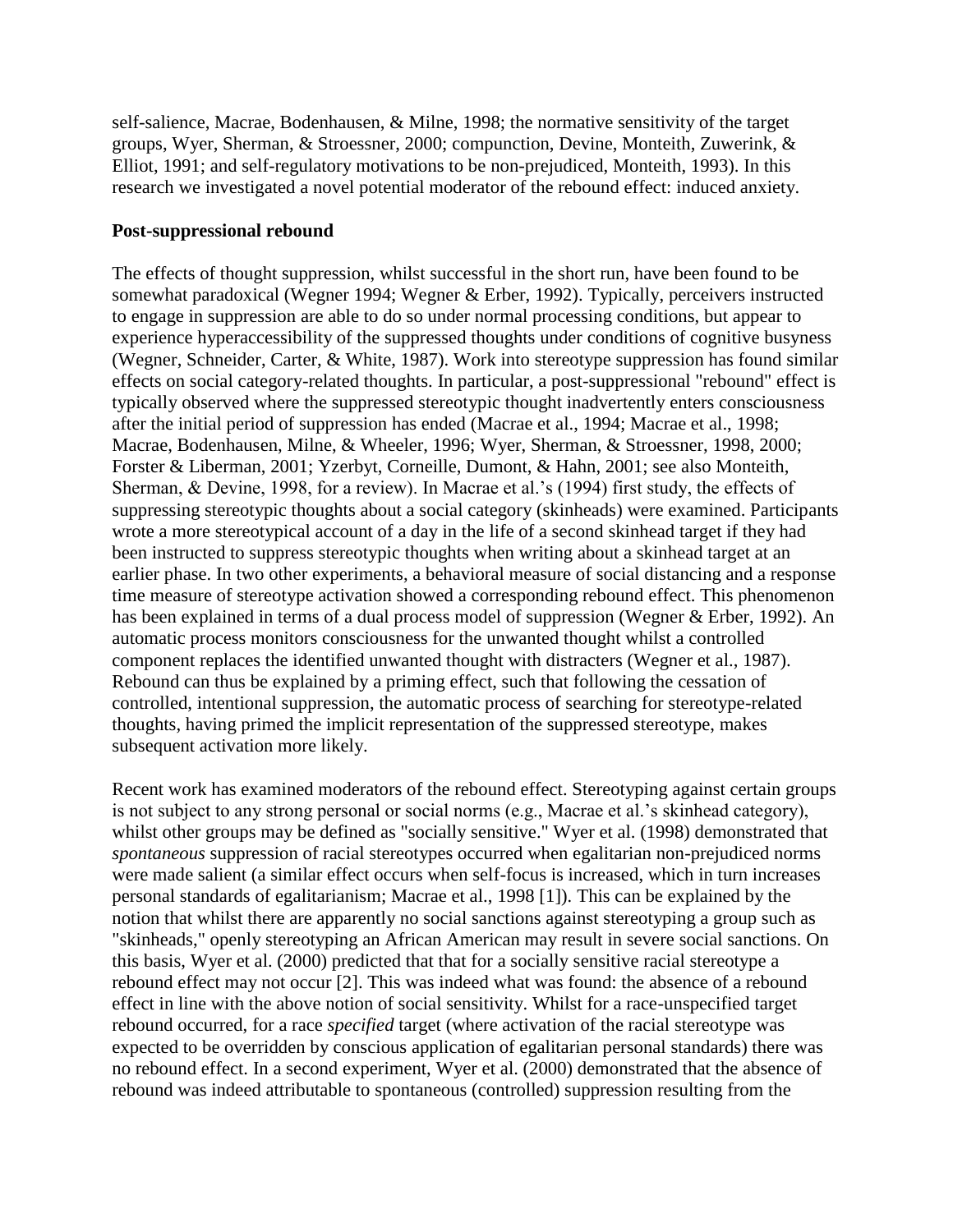recognition of social sensitivity. When the race of the target was specified and the participants were cognitively busy, the rebound effect re-emerged. In essence, the extent to which social norms define the acceptability of stereotyping a particular group moderates rebound.

Considering the work above it is apparent that rebound effects for socially sensitive targets have been examined with and without cognitive load (Wyer et al., 1998; Wyer et al., 2000), and the suppression of non-socially sensitive stereotypes has been considered without load (Macrae at al., 1994). One of our aims was therefore to examine rebound when combining load with suppression of a non-sensitive stereotype. We also sought, however, to utilise an alternative (and ecologically interesting) method of manipulating cognitive resources.

> [243] --------------- [244]

#### **Anxiety**

In information processing, anxiety narrows the focus of attention (Easterbrook, 1959; Kahneman, 1973) and this can lead to an inattention to peripheral details (Heuer & Reisburg, 1990). Ingram and Kendall, (1987) report that a characteristic of anxiety is that it reduces processing capacity (Mueller & Thompson, 1984), possibly because the arousal activates the autonomic nervous system and internal cues compete with task demands for processing capacity (Mandler, 1975). Stephan and Stephan (1985) suggest that high levels of anxiety will cause biases in information processing with much social information being processed minimally, therefore implying the use of cognitive shortcuts such as stereotypes. This is further supported by anxiety often causing increased reliance on automatic processing (Ingram & Kendall, 1987). High anxiety therefore seems to have the consequence of restricting cognitive resources, or, in other words, increasing cognitive load. Furthermore, high anxiety appears to increase the reliance on stereotyping as a means of guiding category-relevant processing (Wilder & Shapiro, 1989). In summary, high anxiety restricts executive processing capacity in person perception in apparently the same way as more direct manipulations of load (e.g., digit span rehearsal; Gilbert & Hixon, 1991; or random number generation; Macrae, Bodenhausen, Schloerscheidt, & Milne, 1999). Correspondingly the increased reliance on heuristic processing means stereotypes will have a greater influence on social judgement. Thus, not only does anxiety act as a means of limiting cognitive capacity, in so doing it can increase stereotyping (in line with the effortful nature of suppression; Gilbert & Hixon, 1991; Macrae, Bodenhausen, & Milne, 1995; Wyer et al., 2000).

#### **Suppression and anxiety**

Based on the work outlined above, it seems that clear predictions can be made regarding the effects of suppression and anxiety on the rebound effect. When the targets are non-sensitive, suppression should increase stereotyping. High anxiety should also independently increase stereotyping. Together, then, we might expect an additive effect on stereotype change from an initial phase involving suppression/no suppression to a later phase following anxiety induction. With no suppression and low anxiety there should be the least increase in stereotyping from an initial judgement phase to a latter judgement phase (we may expect some baseline increase due to a priming effect of stereotype activation at phase 1). In comparison, with suppression and low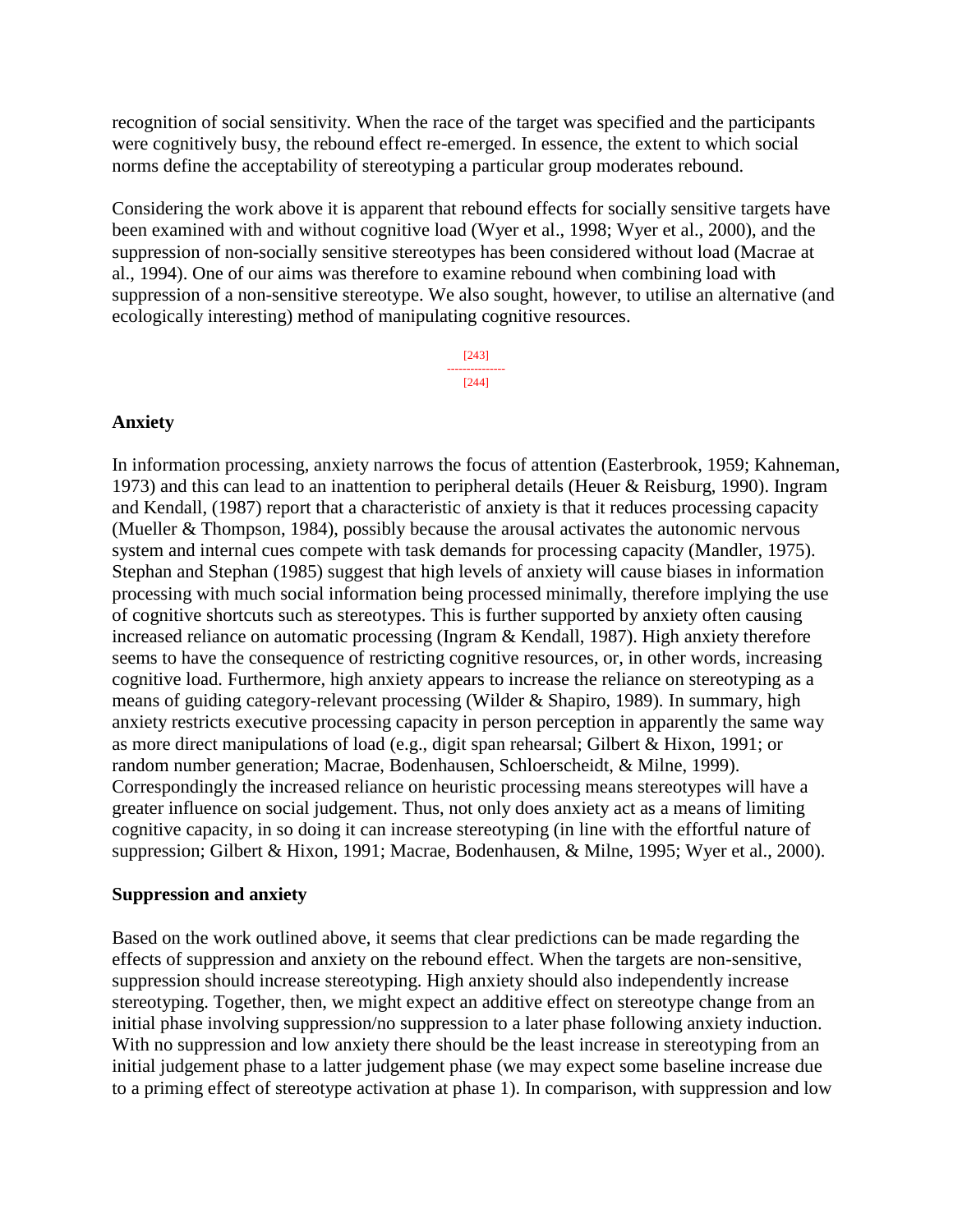anxiety, or no suppression and high anxiety, a greater increase stereotyping would be expected (due to the rebound effect *or* the resource depleting effects of high anxiety). Suppression *and* high anxiety would be expected to show the largest increase stereotyping, due to the combined effects of rebound and high anxiety.

## **METHOD**

## **Participants and design**

Fifty-four non-psychology undergraduate participants (aged 17 to 19; 32 males, 22 females with equal proportions across conditions) were randomly allocated to a 2 (condition: control vs. experimental) x 2 (anxiety: low vs. high) between-subjects design. The target person featured at phases 1 and 2 was a Chinese female. We expected our participants to have no strong norms against using category-based expectancies in impression formation for this group since the Chinese stereotype appears to be predominantly positive in this context [3] (negativity seems an inherent pre-requisite for normative social sensitivity).

## **Procedure**

## *Suppression instruction*

Participants were informed that the study was concerned with "graduate recruitment processes." All participants were given one of two photographs of a Chinese individual. They were asked to write about a day in the life of this person (cf. Macrae et al, 1994). Half of the participants were told nothing further, the other half were told that "other research has shown that people can be biased by thinking about the target in a stereotypic manner" and that they "should avoid using any language that may be construed as stereotypic." All participants were allowed five minutes to complete the task.

> [244] --------------- [245]

## *Anxiety manipulation*

After the suppression task, and before measuring phase 2 stereotyping, participants were told that the graduate recruitment experiment was completed and that they would now complete some ostensibly unrelated tasks which were being carried out for a colleague of the experimenter. This made it clear to the participants that the task involving suppression had finished and they were moving on to a new task which was unrelated to the previous instructions. Participants were told that they would read a short passage about a person after which they would be required to answer some questions and make some judgements. In the low anxiety condition these were the only instructions participants were given. In the high anxiety condition participants were also told that at some point in the following impression formation task they would be asked to give a presentation on a surprise topic. Furthermore, they were expected to talk spontaneously and continuously for five minute on this issue. To strengthen the manipulation of anxiety, participants were also told that this speech would be used to assess their presentation skills and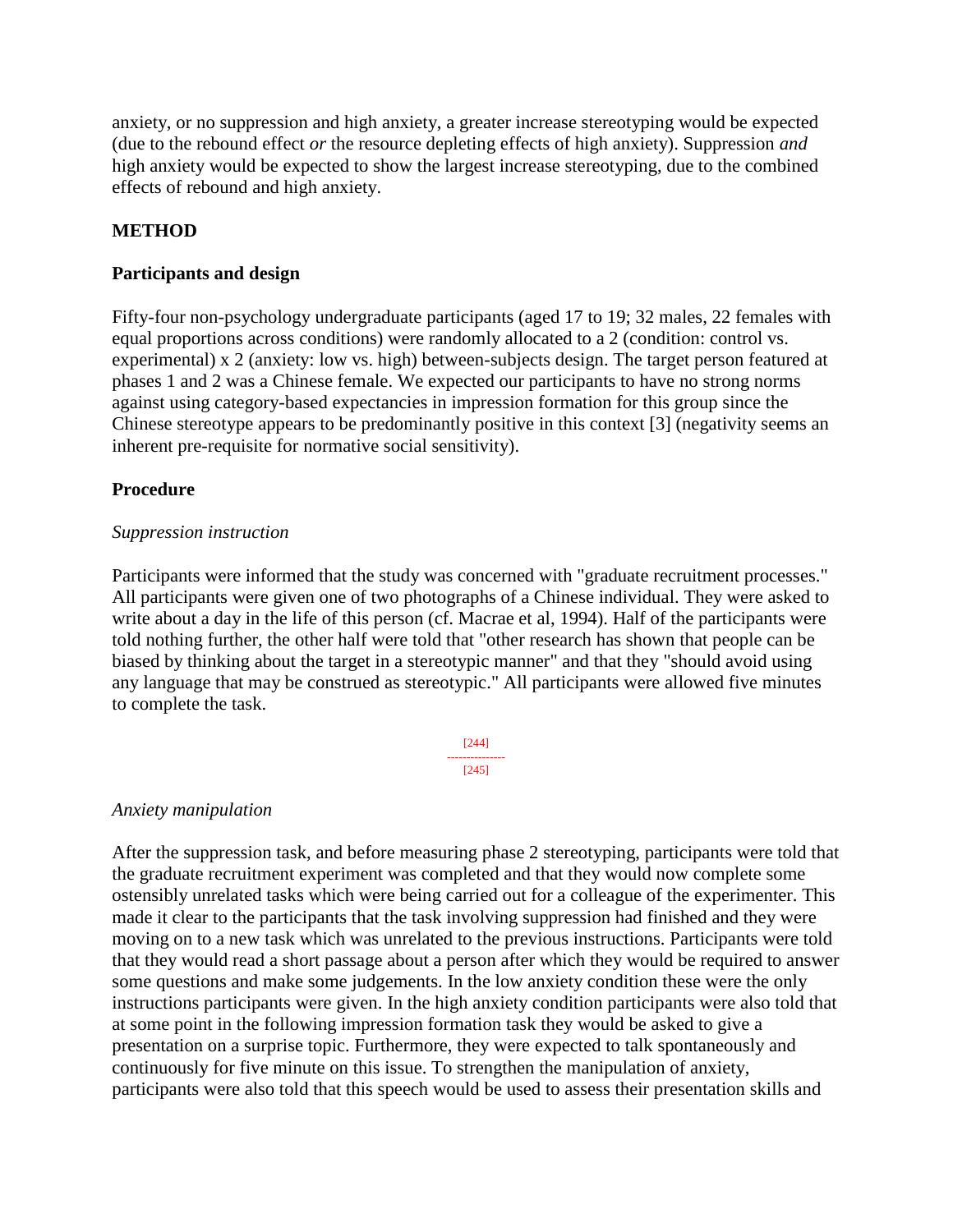as such would be recorded on video camera. To increase the believability of the cover story a camera was then brought into the room and set up.

Participants were then presented with a passage about a Chinese female where ethnicity was implied by the name of the target person ("Wei Ling.") The passage consisted of six behaviours, two were stereotypic (achieving a high mark in a test, sitting down to a family meal), two counter-stereotypic (going to a night-club, working in a supermarket) and two neutral behaviours (watching TV, socialising in a wine bar), all acquired from pre-testing [4]. After completing a measure of stereotyping, participants were then thanked, debriefed and dismissed.

## **Dependent measures**

Phase 1 descriptions written by participants were rated by two independent judges as to whether a number of pre-tested stereotypic personality attributes were applicable to the described person (not at all, —5; very, +5). The personality attributes were four stereotypic traits (*intelligent*, *family orientated*, *disciplined*, and *traditional*), four counter-stereotypic traits (*inconsiderate*, *offensive*, *lazy*, and *careless*), and four stereotypically neutral filler traits (*approachable*, *stern*, *defensiv*e, and *unsympatheti*c) determined from pre-testing (*N* = 28)[5]. At phase 2, participants were asked to rate the person presented by the behavioral descriptions on the same scale as used by judges to rate the passage produced in phase 1 (i.e., to what extent is each trait applicable to the target person; not at all,—5; very, +5). This allowed a direct comparison between phase 1 and phase 2 judgements. At phase 1 only, there was an additional single item requiring the coders to provide a score for overall stereotypicality of the passage written by participants. This served as a manipulation check on the effectiveness of the suppression instructions (not at all, — 5; very,  $+5$ ).

Directly following the anxiety manipulation we measured participants' anxiety levels (adapted from the scale used by Wilder & Shapiro, 1989). This served as a manipulation check that those in the high anxiety condition had been made more anxious than those in the low anxiety condition. The scale consisted of four measures, "dull" to "jittery," "unaroused" to "aroused," "relaxed" to "stimulated", and "calm" to "excited". The scale was anchored from —3 with the non-anxious descriptor (e.g., "relaxed") to +3 with the anxious descriptor (e.g., "stimulated"). The "dull" to "jittery" scale was reverse-coded.

## **RESULTS**

## **Scale construction**

For ratings of the stereotypicality of the descriptions completed by participants at phase 1, Cronbach's alpha's for the four stereotypic traits were .659 and .581 for the two judges respectively. The four stereotypic traits were thus averaged to produce a single measure of stereotyping for each judge. There was a significant correlation between the two judges responses,  $r(54) = .718$ ,  $p < .0005$ , so the indices were averaged to form a single measure of stereotypic ratings at phase 1. Cronbach's alpha's for the four counter-stereotypic traits were .821 and .811 for the two judges respectively. Thus the counter-stereotypic traits were also averaged. There was a significant correlation also between counter-stereotypic ratings,  $r(54) =$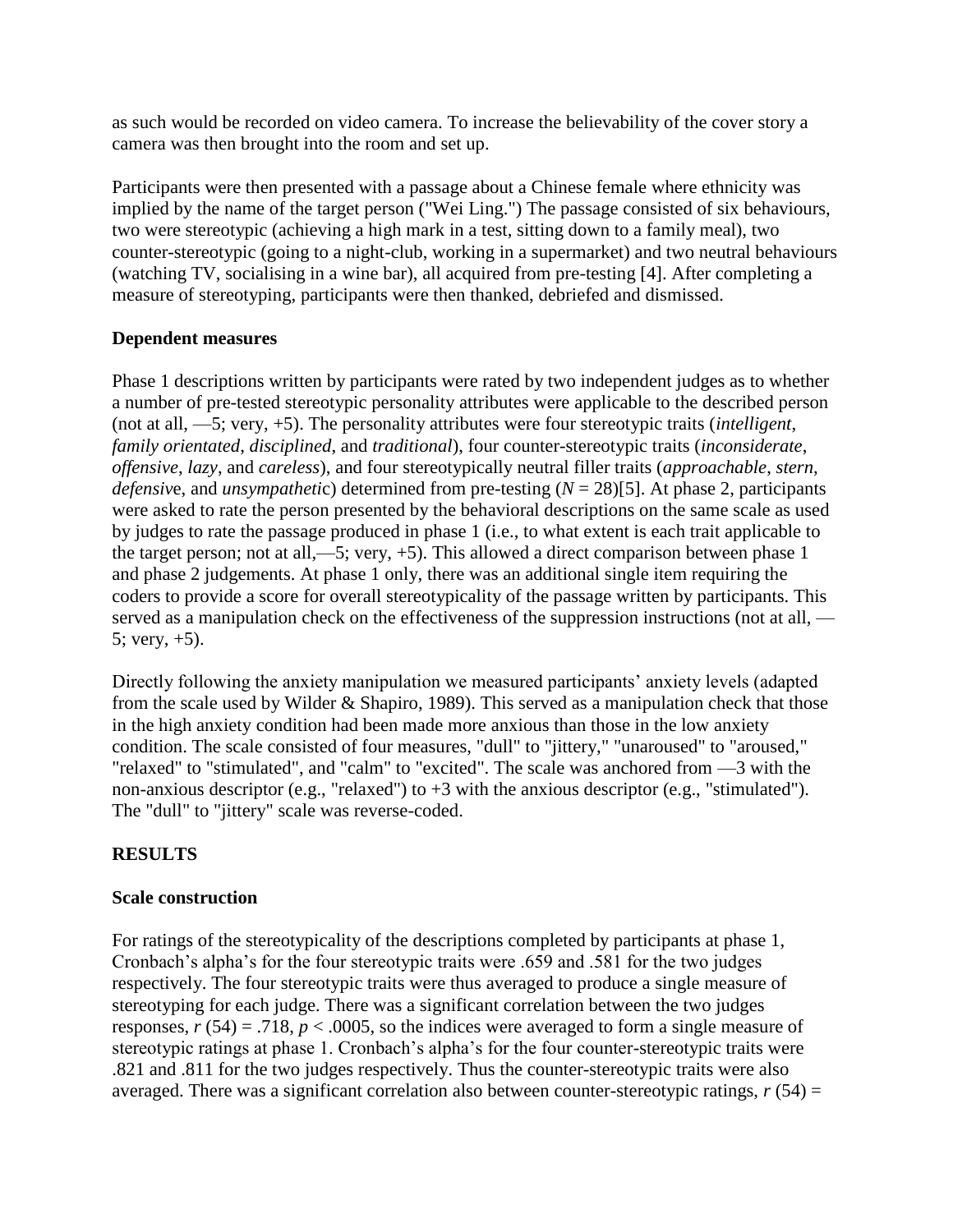.648, *p* < .0005, so a single index of counter-stereotypic attribute endorsement was created by averaging the two coders judgements as with the stereotypic traits. Finally, the index of counterstereotypic ratings was subtracted from the index of stereotypic ratings to produce an overall stereotyping index for phase 1. This index indicated the extent to which stereotypic items were endorsed more than counter-stereotypic items (with the test valued of zero: indicating no difference in ratings of stereotypic versus counter-stereotypic; i.e., no stereotyping). The measure of stereotypicality for the second phase of the experiment was obtained from the participants' ratings of the Chinese female described by the behavioral sentences. After reading the passage, the target individual was rated on the same traits as the judges used in phase 1 (which allowed a direct measure of the change in stereotyping from phase 1 to phase 2 to be calculated). The same indices were created as in phase 1, except here instead of two judges ratings, there was only one measure of stereotypic versus counter-stereotypic trait endorsement provided by the participant: stereotypic alpha = .686; counter-stereotypic alpha = .659. As for phase 1, a stereotyping index for phase 2 was created by subtracting counter-stereotypic from stereotypic ratings. Finally, an index of stereotype change was created by subtracting the phase 1 stereotyping index from the phase 2 stereotyping index. This produced an index of the extent to which stereotyping increased (positive values), remained constant (zero) or decreased (negative values) following the experimental manipulations.

> [245] --------------- [246]

#### **Preliminary analyses**

#### *Social sensitivity*

We examined ratings on the stereotyping index (stereotypic minus counter-stereotypic ratings) at phase 1 to assess whether overall stereotyping had occurred. A one-sample t-test revealed mean stereotyping greater than the zero (i.e., endorsement of more stereotypic than counter-stereotypic attributes) under baseline conditions (no suppression),  $M = 2.23$ ,  $t(25) = 4.71$ ,  $p < .0005$ . Therefore, as expected, participants did not seem to regard it as normatively inappropriate, under control conditions, to use stereotypic expectancies to guide their judgements of the Chinese target person.

#### *Anxiety*

The items formed a reliable scale (Cronbach's alpha = .738) so were averaged to form an overall index of anxiety. A t-test comparing anxiety scores for the low versus high anxiety manipulation revealed higher levels of anxiety in the high anxiety condition ( $M = .389$ ) compared with the low  $(M = -0.426)$ ,  $t(52) = -3.45$ ,  $p < 0.005$ . Participants in the high anxiety condition thus rated themselves as more anxious on the anxiety scale than those in the low anxiety condition.

#### *Phase 1 stereotyping*

The single item assessing overall stereotypicality at phase 1 was highly correlated for the two coders,  $r(54) = .651$ ,  $p < .0005$ . The collapsed index, however, revealed no differences in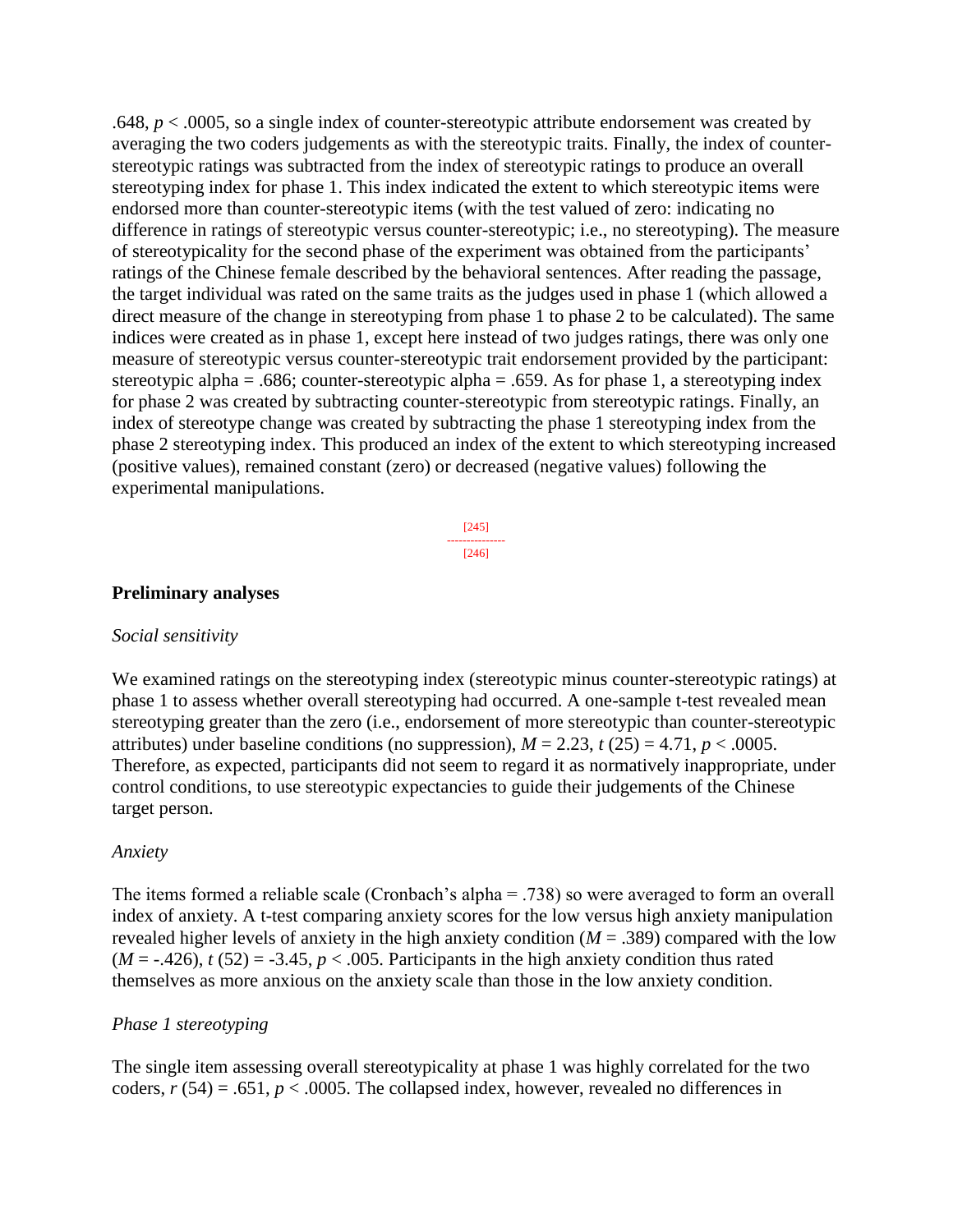stereotyping as a function of condition. Although this measure of phase 1 stereotyping did not attain significance (making it difficult to conclude that suppression had, in fact occurred), we went on to include the condition factor in the main analysis below. This is because participants had nonetheless been exposed to different experimental conditions: Whilst this might not have affected suppression, it was still important to examine whether either the predicted effect would occur as a function of suppression instruction (suggesting that the measure of phase 1 stereotyping was a weak indicator of the effects of suppression), or, indeed, given no suppression had occurred we obtained a pattern of findings in line with this absence of suppression (i.e., no effect of task instruction on subsequent stereotyping).

#### **Stereotype change**

A 2 (condition: control vs. experimental) x 2 (anxiety: low vs. high) between-subjects Analysis of Variance (ANOVA) revealed only a condition x anxiety interaction,  $F(1, 50) = 6.08$ ,  $p < .05$ . There was no main effect of condition  $(F = .126)$  nor anxiety  $(F = 1.47)$ . Despite the apparent ineffectiveness of the suppression manipulation on phase 1 stereotyping, subsequently the instruction to suppress did have an effect on stereotyping at phase 2. Instead of the predicted additive pattern, however, we obtained an interaction between condition and anxiety. Simple effects analysis revealed an interesting pattern of stereotype change following the varied combinations of condition and anxiety. Under conditions of low anxiety we might expect the standard increase in stereotyping (if the task instructions had had the intended effect). Indeed, stereotyping did increase following the instruction to suppress (*M* = 3.51) compared to control  $(M = 2.00)$ , and although this difference only approached significance,  $F(1, 50) = 2.24$ ,  $p < 0.15$ (which is understandable, given the weak effects of the initial suppression exercise). With relatively higher anxiety, however, there was the opposite effect. Following the instruction to suppress there was less of an increase in stereotyping ( $M = .879$ ) compared to control ( $M = 2.90$ ;  $F(3, 50) = 3.96, p < .06$ . Focusing on anxiety differences, there was a trend in the predicted direction, high anxiety increase stereotyping ( $M = 2.90$ ) relative to low anxiety ( $M = 2.00$ ) under control conditions, although not significantly so,  $F(1, 50) = .757$ ,  $p > .30$ . In the experimental condition, however, there was a reversal of the typical effect of anxiety on stereotyping, *F* (1, 50)  $= 7.03$ ,  $p < .02$ : Following the instruction to suppress, despite the absence of demonstrable suppression at phase 1, low anxiety led to greater stereotyping  $(M = 3.51)$  compared to when participants experienced a high level of anxiety  $(M = .879)$ . Clearly then, our experimental manipulation did have an (unexpected) effect on stereotype change. We discuss the possible explanation and implications of this finding below, in the context of two important caveats: The absence of demonstrable suppression in stereotyping at phase 1 and the relatively low magnitude of the effects.

> [246] --------------- [247]

**Table 1: Mean stereotype change and rated anxiety as a function of condition and anxiety manipulation**

Condition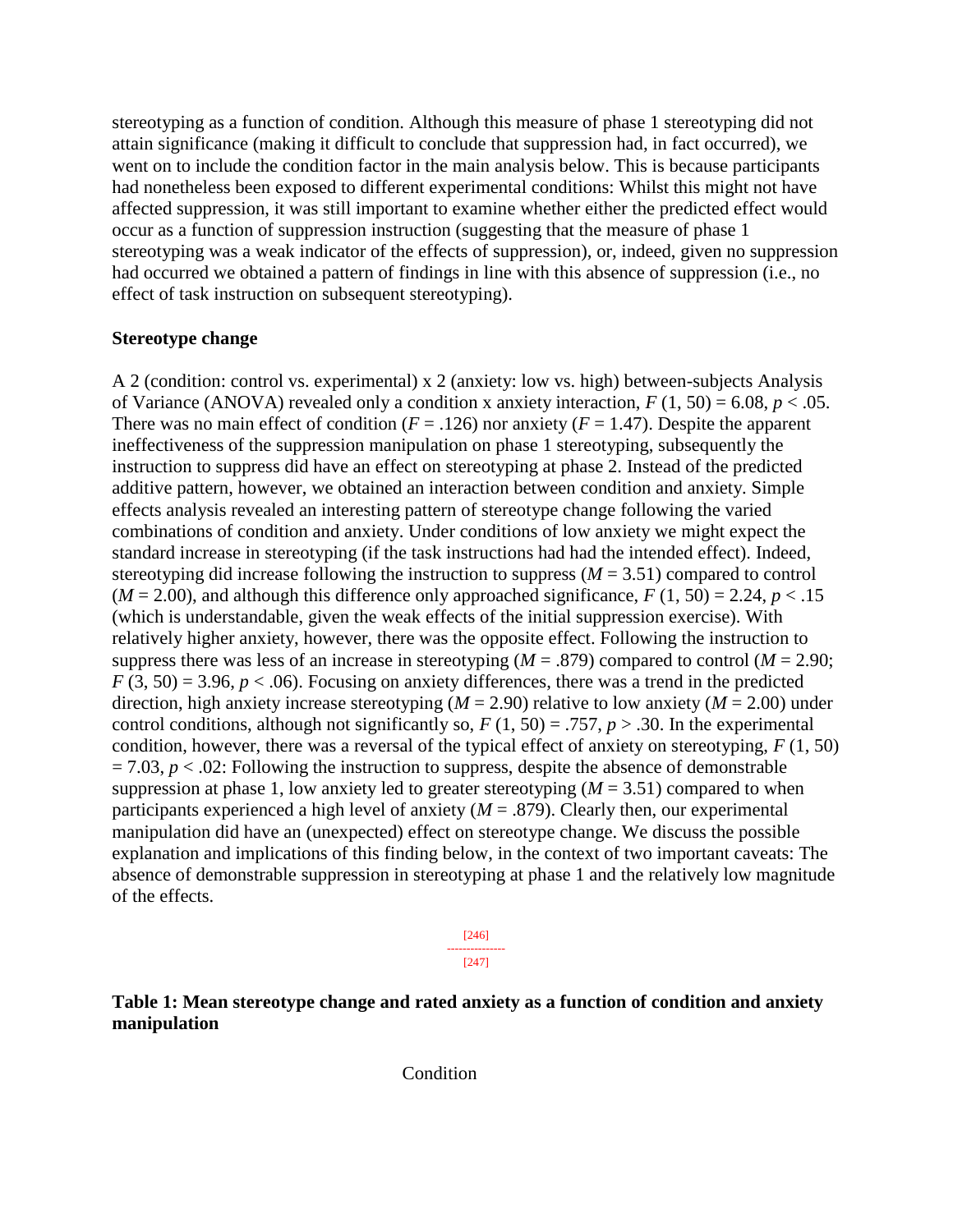|                      | Control     |                 | Experimental |                 |
|----------------------|-------------|-----------------|--------------|-----------------|
|                      | Low anxiety | High<br>anxiety | Low anxiety  | High<br>anxiety |
|                      | $N = 14$    | $N = 12$        | $N = 13$     | $N = 15$        |
| Anxiety              | $-429$      | .688            | $-.423$      | .151            |
|                      | (.600)      | (.833)          | (1.04)       | (.925)          |
| Stereotype<br>change | 2.00        | 2.90            | 3.51         | .879            |
|                      | (2.43)      | (1.97)          | (3.00)       | (2.87)          |

*Note*: Standard deviations are shown in parentheses.

## **DISCUSSION**

In this experiment we intended to test anxiety as a novel moderator of post-suppressional stereotype change. Based on work that has shown a clear resource-depleting effect of anxiety on information processing, and a corresponding increase in the reliance on heuristic processing, we predicted that anxiety would function in a similar manner to cognitive busyness in this context. We expected an additive effect on stereotype change such that both high anxiety and suppression would increase stereotyping more than either independently. Our findings, however, tell a rather different story, and one which we believe may suggest some interesting new processes at work with respect to stereotyping phenomena. Before we discuss this further, however, there are two cautionary caveats to these findings that we should note.

First, the experimental manipulation did not appear to produce suppression in participants' impression formation. On one level it could be argued that our measure was simply not sensitive enough to fully tap the effects of suppression (it was a single item of overall stereotyping, compared to the main anxiety and stereotyping measures that were constructed from multi-item scale). Thus, whilst we cannot be sure that participants were not suppressing stereotypical thoughts as a result of the manipulation, we can equally not be sure that they were. Future work on this issue should certainly attempt to find a more robust measure of suppression, but in terms of interpreting the effects of anxiety and our experimental manipulation on stereotyping here, we will not assume that participants suppressed stereotypical thoughts at phase 1. Rather, all we can conclude is that the *instruction* to suppress had demonstrable effects on stereotype change, perhaps without actually causing suppression at phase 1. Whilst this precludes us from making any strong statements with respect to internal psychological processes at phase 1, it does not negate the fact that the instruction given to suppress did have an effect on participants' perception of the target in conjunction with anxiety at a later phase, and it is this interaction that we believe may provide some useful and potentially fruitful avenues for future work.

Second, whilst participants did not demonstrate any suppression at phase 1, the instruction to suppress did affect the subsequent influence of anxiety on stereotyping. Whilst independently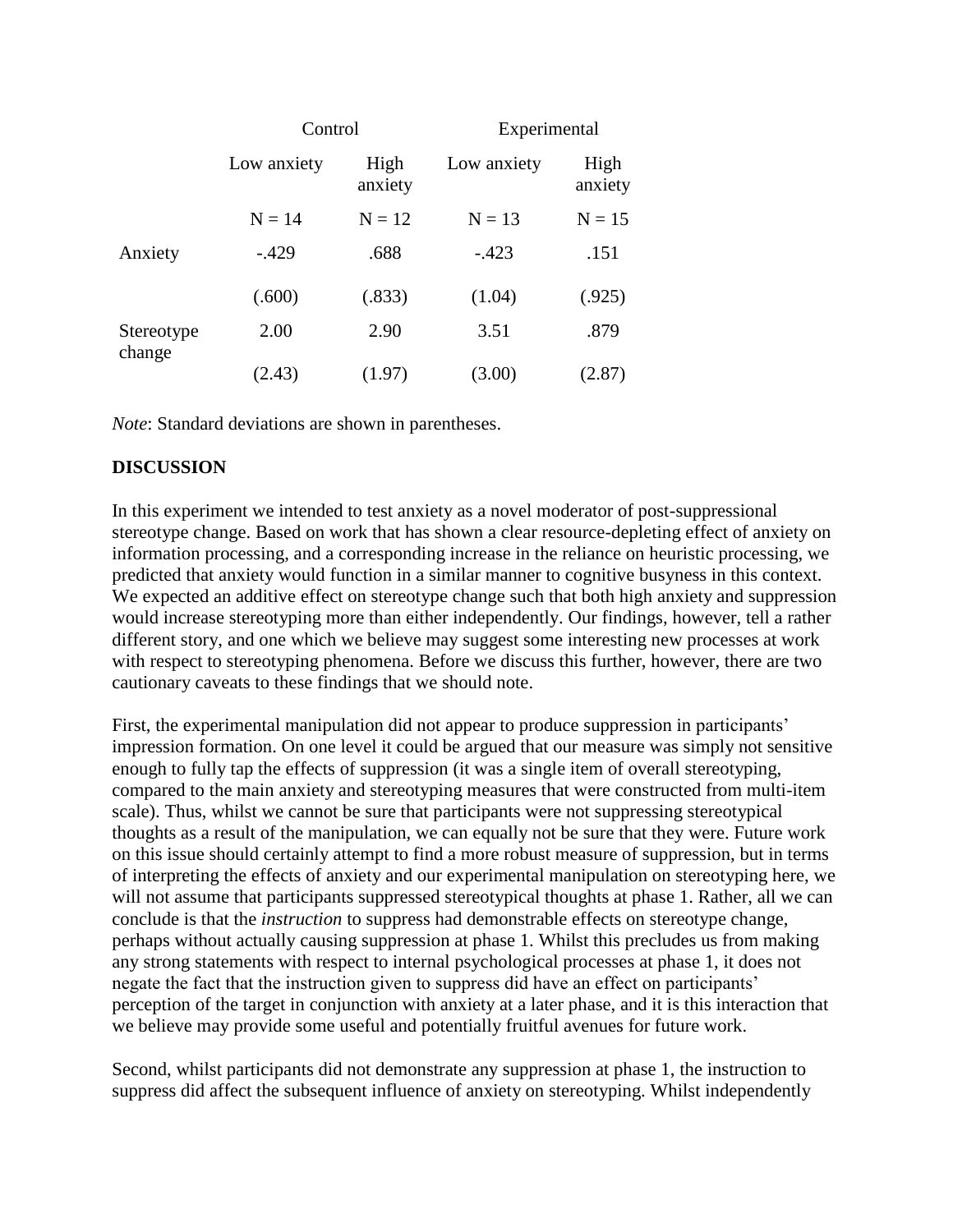high anxiety and the instruction to suppress significantly increased stereotyping, when they cooccurred there was no increase in stereotyping. The magnitude of the effects for both stereotyping and anxiety were, however, a little low (possibly due to error introduced into the indices by using aggregates of independent coder's assessment of participant's use of stereotypes, or perhaps simply due to relatively low power), but we believe we have uncovered an important effect that may warrant further investigation. The unexpected interaction effect could not have been predicted from previous work, but it may be indicative of an interesting processing implication with specific relevance to research on stereotype change. Specifically, we suggest the interaction may be a unique consequence of the timing of the anxiety manipulation, and furthermore, that this may reflect a highly realistic person judgement situation. We elaborate on this in the context of previous work in the anxiety and suppression domains below.

> [247] --------------- [248]

The key finding of interest here is the condition in which participants have been given an instruction to suppress at phase 1 and who are also experiencing, in relative terms, high levels of anxiety (compared to our low anxiety participants). Here, instead of an additive effect of task instruction and anxiety (which would be predicted from work in either domain), there appeared to be a smaller increase in stereotyping compared to both control/high anxiety and experimental/low anxiety conditions. We suggest the cause of this interaction may lie with the onset of the anxiety manipulation. Anxiety was induced following phase 1, and just prior to the judgement task in phase 2. This was at the same time as participants were informed that the second task was unrelated to the first (and so, by implication, the instruction to suppress was no longer applicable). If induced anxiety narrows attentional resources, it may, however, also prevent adequate processing of the task requirements. In other words, participants may not be able to implement the instruction that suppression is no longer required at phase 2 relative to phase 1. The consequence of this would be no increase in stereotyping at phase 2. Of course, our manipulation check revealed that participants were not demonstrably suppressing at phase 1. We argue, however, that this does not mean that the instruction to suppress (task instructions) had necessarily no effect on their (subsequent) judgements. Apart from the possibility that our manipulation check simply did not adequately tap the participant's mental attempts at suppression, it remains possible that across the full *time course* of the experiment that the instructions had a particular effect for participant's subject to relatively high anxiety. Participants who had been told to suppress at phase 1 showed no increase in stereotyping (under high anxiety) compared to similarly instructed participants experiencing less anxiety who stereotyped *more*. Across the two phases of the experiment, participants in the experimental condition who experienced higher levels of anxiety did show significant suppression *at phase 2* compared to participants in the experimental condition who experienced lower levels of anxiety than at phase 1. Higher levels of anxiety led to consistent suppression of stereotyping (no stereotype change) *relative* to participants with lower levels of anxiety who appeared to show increased stereotype use when task instructions changed. The task instructions appeared not to have an effect at phase 1, but rather, a more protracted effect across both phases of the experiment as a function of anxiety. It appears that high anxiety in some way led to a perseverance of low stereotyping, which did not occur for low anxiety participants. Is there any previous work that might support the notion that anxiety may cause "behavioral perseverance" in this way?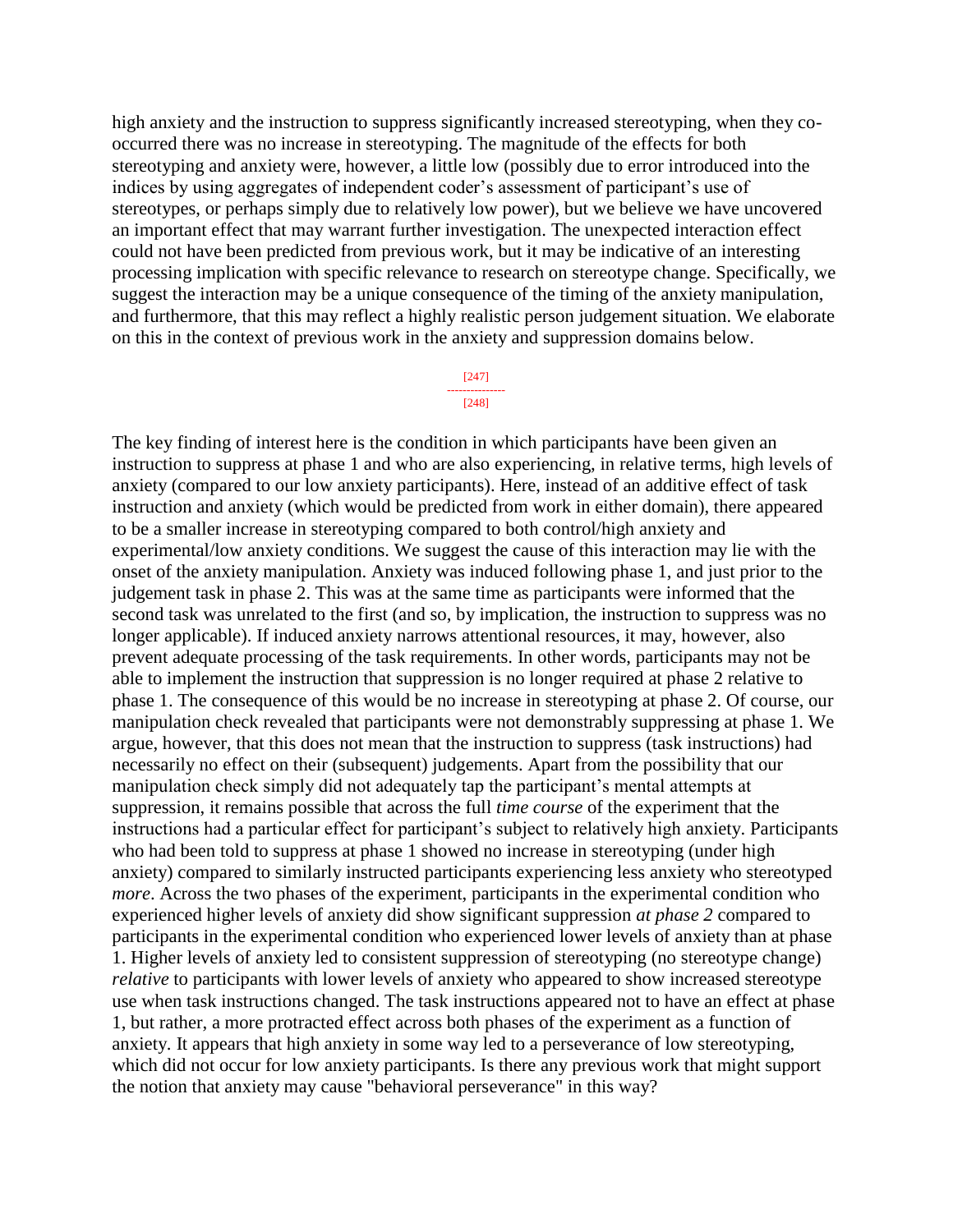Interestingly, consideration of work in the apparently disparate neuropsychological domain may offer some support for the notion that behavioral perseverance is involved in the observed interaction. If anxiety acts in a similar way to direct manipulations of cognitive load (Mueller & Thompson, 1984; Stephan & Stephan, 1985; Wilder & Shapiro, 1989), and restricts executive functioning (Macrae et al., 1999), then it may have some effects similar to executive deficits observed in the cognitive neuropsychological literature. Executive function consists of executing, controlling, changing and monitoring all mental activities (Pineda, 2000), and has been broadly located in the frontal lobe region of the brain (Norman & Shallice, 1986; Shallice, 1988; see also Stuss & Alexander, 2000, who found that affective responsiveness has a significant role of the frontal lobes). Furthermore, frontal lobe damage can lead to a phenomenon called "behavioral perseverance" (Humphreys & Forde, 1998). Behavior perseverance is the repetition of an action or behaviour, potentially because the action cannot be switched off, or inhibited (Knight & Grabowecky, 1995). So, frontal damage can cause deficits in executive functioning which include behavioral perseverance. Executive functioning is disrupted by cognitive busyness, which can influence social perception (Macrae et al., 1999). It is not (too much) of a leap to suggest that induced cognitive load (in this case via high anxiety) may have effects analogous to damage to the area responsible for normal executive functioning. It is therefore possible that the decease in executive capacity following induced anxiety (i.e., cognitive load) may thus promote some level of behavior perseverance in non-brain-damaged perceivers. In the context of suppression, this may mean that following an initial suppression phase, but prior to a second social judgement phase where suppression is normally relaxed, executive deficits caused by induced anxiety may lead to an inability to "switch off" suppression. On this basis, high anxiety and suppression combined should lead to a continuation of suppression at a second judgement phase, when normally it would have abated (leading to a rebound effect), and as such lead to no increase in stereotyping. In essence, the narrowing of attentional focus (Easterbrook, 1959; Kahneman, 1973; Stephan & Stephan, 1985) created by high anxiety may prevent the implementation of the instruction that the phases are unrelated. In the absence of anxiety, participants are thus able to change their mode of perception, whilst under anxiety-provoking conditions, they are unable to switch from regulating their stereotypic responses.

Again, we acknowledge that the effects obtained were of low magnitude, but if indeed there are additional processes at work in this context, such as response perseverance, then we suspect that with further investigations that are specifically designed to assess such processes, that a more robust effect along the lines suggested by the current research may be observed. This explanation for the effect we observed is admittedly post-hoc, but it is also entirely consistent with the absence of an increase in stereotyping in the experimental/high anxiety condition.

> [248] --------------- [249]

These findings may point to important considerations with respect to the time course of events in many real instances of stereotype suppression. Spending time adhering to egalitarian norms of suppression, and then being about to encounter one of those stereotyped groups (which may induce anxiety) may lead to perseverance of suppression when actually meeting the member of that group, rather than a rebound effect. Of course, if anxiety (and load) was induced during (rather than before) the second "phase,", when suppression had already ceased, then no perseverance would be expected. In this case the additive effect of heightened stereotyping may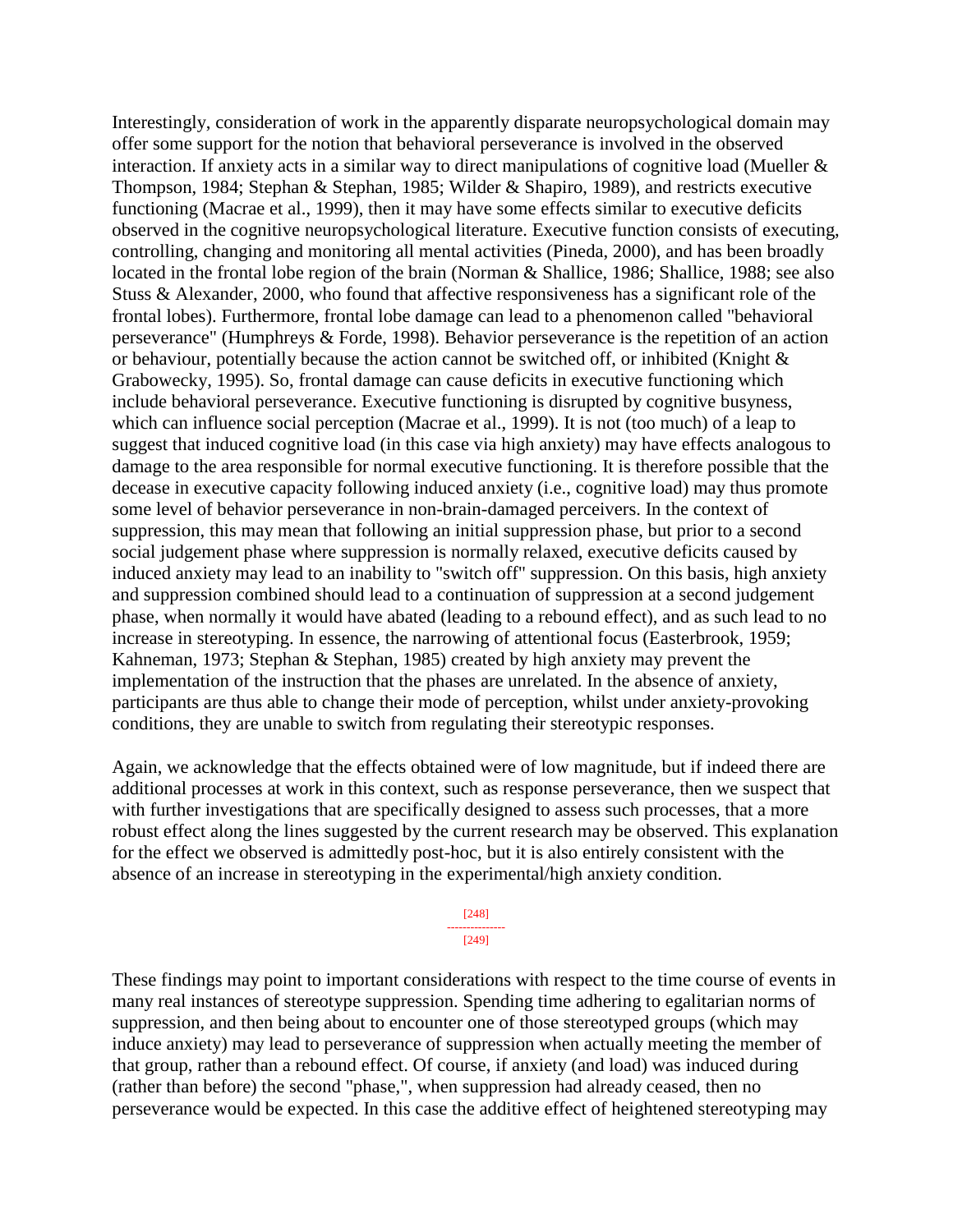occur consistent with a combined post-suppressional rebound and reliance on heuristic (stereotype) processing due to anxiety. When anxiety precedes a judgement task postsuppression, however, perseverance of suppression may occur.

## **Conclusions**

In contrast to an additive effect predicted on the basis of independent suppression and anxiety work, on a measure of stereotype change, we observed an interaction between these two factors. Whilst anxiety and the instruction to suppress separately increased stereotyping, when combined we observed no stereotype change. We tentatively suggest that this may be due to some form of response perseverance caused by resource depletion (via induced anxiety), such that the instruction to suppress continues to have an influence on stereotyping even when it is no longer a task requirement. These findings expand on the range of potential influences on suppression effects and importantly may point to cognitive load onset as being a crucial moderator of whether stereotyping will increase or not following suppression. On a broader level, the potential explanation for the perseverance of suppression gleaned from the literature in cognitive neuropsychology may be indicative of the efficacy of drawing on diverse areas of psychology in attempts to understand the processing determinants of attitudes and social behaviour.

## **REFERENCES**

Devine, P. G., Monteith, M. J., Zuwerink, J. R. & Elliot, A. J. (1991). Prejudice with and without compunction. *Journal of Personality & Social Psychology, 60,* 817-830.

Easterbrook, J. A. (1959). The effect of emotion on cue utilization and the organisation of behaviour. *Psychological Review, 66*, 183-201.

Forster, J. & Liberman, N. (2001). The role of attribution of motivation in producing postsuppressional rebound. *Journal of Personality & Social Psychology, 81,* 377-390.

Gilbert, D. T. & Hixon, J.G. (1991).The trouble of thinking: activation and application of stereotypic beliefs. *Journal of Personality & Social Psychology, 60,* 509-517.

Heuer, F. & Reisburg, D. (1990). Vivid memories of emotional events: The accuracy of remembered minutiae. *Memory & Cognition, 18,* 496-506.

Humphreys, G. W., & Forde, E. M. E (1998). Disordered action schema and action disorganisation syndrome. *Cognitive Neuropsychology, 15,* 771-811.

Ingram, R. E. & Kendall, P. C. (1987). The cognitive side of anxiety. *Cognitive therapy and Research, 11*, 523-536.

Kahneman, D. (1973). *Attention and Effort*. Englewood Cliffs, NJ: Prentice Hall.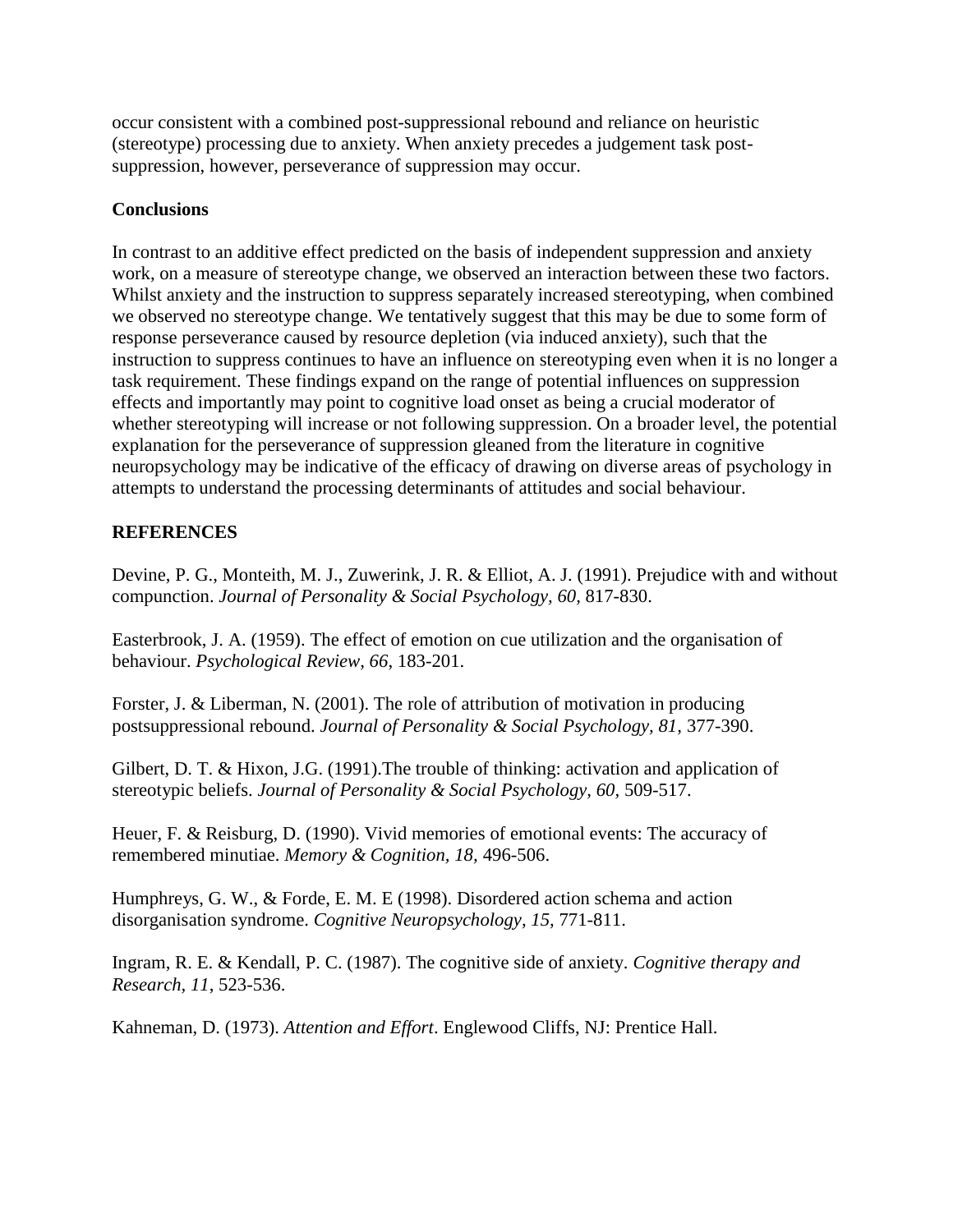Knight, R. T. & Grabowecky, M. (1995). Escape from linear time: Prefrontal cortex and conscious experience. In M. S. Gazzaniga (Ed.) *The cognitive neurosciences* (pp1357-1371). Cambridge, MA: MIT Press.

Macrae, C. N., Bodenhausen, G. V. & Milne, A. B. (1995). The dissection of selection in person perception: Inhibitory processes in social stereotyping*. Journal of Personality & Social Psychology, 69,* 397-407.

Macrae, C. N, Bodenhausen, G. V. & Milne, A. B. (1998). Saying no to unwanted thoughts: Self-focus and the regulation of mental life. *Journal of Personality & Social Psychology, 94,* 578-589.

> [249] --------------- [250]

Macrae, C. N., Bodenhausen, G. V., Milne, A. B., & Jetten, J. (1994). Out of mind but back in sight: Stereotypes on the rebound*. Journal of Personality & Social Psychology, 67,* 808-817.

Macrae, C. N, Bodenhausen, G. V. Milne, A. B. & Wheeler, V. (1996). On resisting the temptation for simplification: Counterintentional effects of stereotype suppression on social memory. *Social Cognition, 14*, 1-20.

Macrae, C. N., Bodenhausen, G. V., Schloerscheidt, A. M. & Milne, A. B. (1999). Tales of the unexpected: Executive unction and person perception. *Journal of Personality & Social Psychology, 76,* 200-213.

Mandler, G. (1975). *Mind and emotion*. New York: Wiley

Monteith, M. J., Sherman, J. W. & Devine, P. G. (1998). Suppression as a stereotype control strategy*. Personality & Social Psychology Review, 2,* 63-82.

Monteith, M. J. (1993). Self-regulation of prejudiced responses: Implications for progress in prejudice-reduction efforts. *Journal of Personality & Social Psychology, 65*, 469-485.

Mueller, J. H. & Thompson, W. B. (1984). Test anxiety and distinctiveness of personal information. In H. M. Ploeg, R. Schwarzer & C. D. Spielberger (Eds.), *Advances in test anxiety research* (Vol. 3, pp 21-37). Hillsdale, New Jersey: Erlbaum.

Norman, D. A. & Shallice, T. (1986). Attention to action: Willed and automatic control of behaviour. In R. J. Davidson, G. E. Schwartz & D. Shapiro (Eds.), *Consciousness and self regulation.* New York: Plenum Press.

Pineda, D. A. (2000). Executive function and its disorders. *Revista de Neurologia, 30,* 764-768.

Schallice, T. (1988). *From neuropsychology to mental structure*. Cambridge: Cambridge University Press.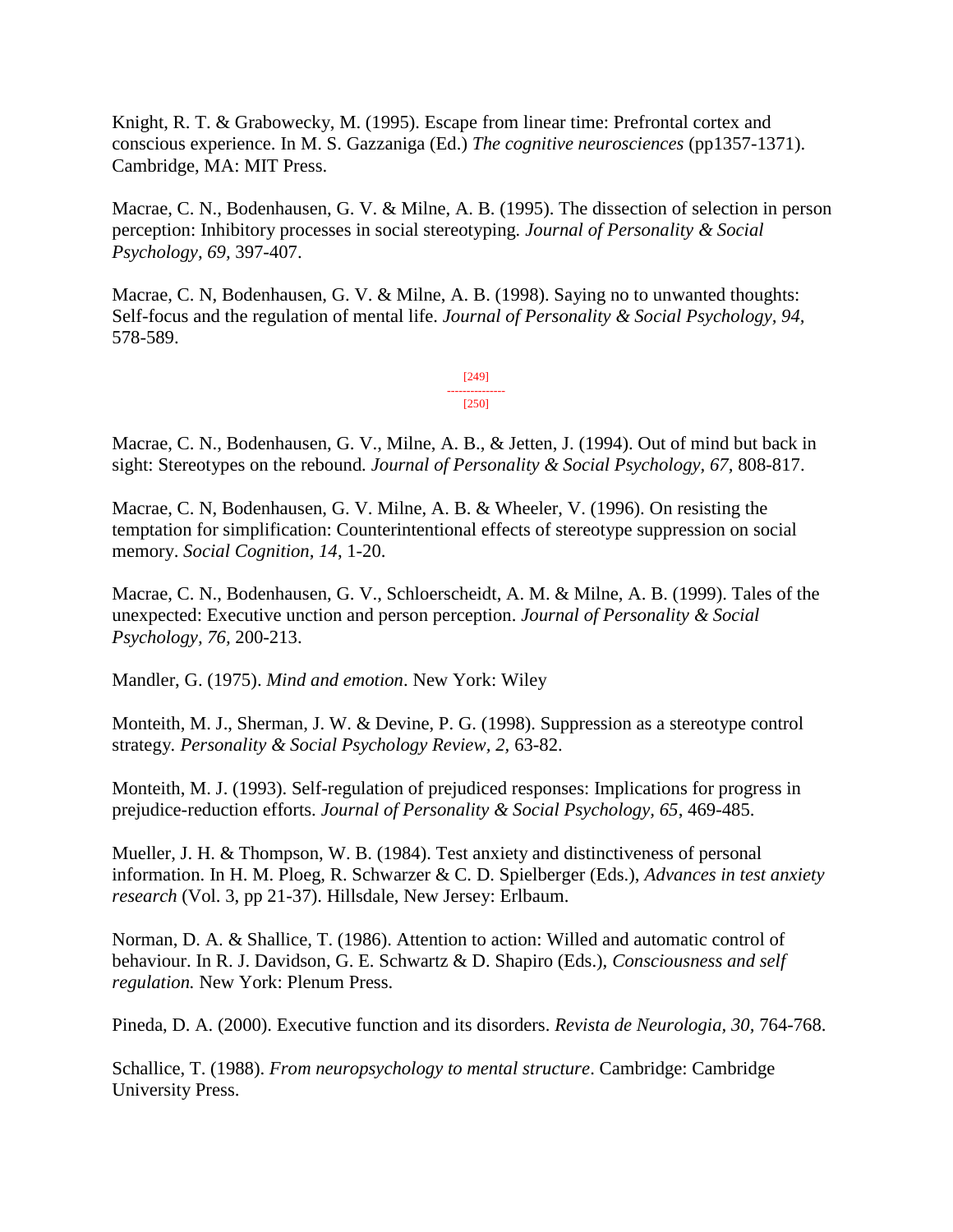Stephan, W. G. & Stephan, C. W. (1985).Intergroup Anxiety. *Journal of Social Issues, 41,* 157- 175.

Stuss, D. T. & Alexander, M. P. (2000). Executive function and the frontal lobes: A conceptual view. *Psychological Research-Psychologische Forschung, 63,* 289-298.

Wegner, D. M. (1994). Ironic processes of mental control. *Psychological Review, 101,* 34-52.

Wegner, D. M. & Erber, R. (1992). The hyperaccessibility of suppressed thought. *Journal of Personality & Social Psychology, 63,* 903-912.

Wegner, D. M., Schneider, D. J., Carter, S. R. & White, T. L. (1987). Paradoxical effects of thought suppression. *Journal of Personality & Social Psychology, 53,* 5-13.

Wilder, D. A., & Shapiro, P. (1989). Effects of anxiety on impression formation in a group context: An anxiety-assimilation hypothesis. *Journal of Experimental Social Psychology, 25,* 481-499.

Wyer, N. A., Sherman, J. W. & Stroessner, S. J. (1998). The spontaneous suppression of racial stereotypes. *Social Cognition, 16*, 340-352.

Wyer, N. A., Sherman, J. W. & Stroessner, S. J. (2000). The roles of motivation and ability in controlling the consequences of stereotype suppression. *Personality & Social Psychology Bulletin, 26,* 13-25.

Yzerbyt, V. Y., Corneille, O., Dumont, M. & Hahn, K. (2001). The dispositional inference strikes back: Situational focus and dispositional suppression in causal attribution. *Journal of Personality & Social Psychology, 81,* 365-376.

> [250] --------------- [251]

## **ENDNOTES**

[1] Providing that the participant is low in prejudice, if the participant is highly prejudiced, then increasing self focus will increase expression of stereotypic thoughts (Macrae, et al., 1998).

[2] This is in line with other work demonstrating that stereotype activation does not ensure its expression (Gilbert & Hixon, 1991) and that rebound effects are not inevitable (simply telling participants that suppression is a difficult process eliminates the rebound effect, Forster & Liberman, 2001). Forster & Liberman suggested that the knowledge that suppression isn't easy, prevented participants from attributing the hyperaccessibility of the suppressed concept to a motivation to express that concept.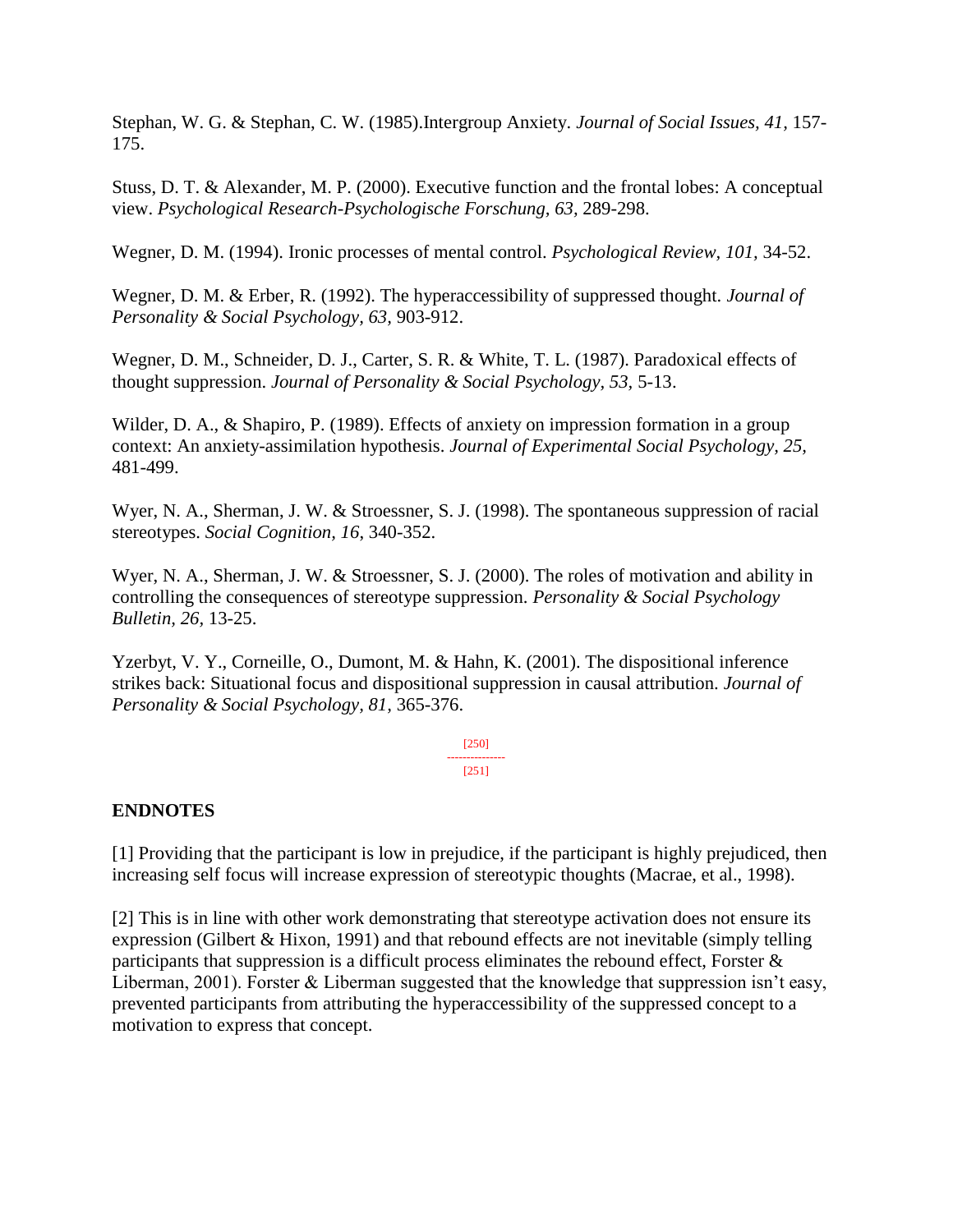[3] For instance, Macrae, Bodenhausen, & Milne (1995) in this cultural context found the Chinese stereotype to consist of attributes such as "gracious," "calm," "trustworthy," and "considerate."

[4] Stereotypic: Achieving a high mark in a test  $t$  (27)=15.40,  $p$  <.001, sitting down to a family meal *t* (27)=11.67, *p* <.001. Counter-stereotypic: Going to a night-club *t* (27)=-2.78, p <.02, working in a supermarket  $t(27)=2.52$ ,  $p < 02$ . Neutral: Watching TV  $t(27)=1.71$ ,  $p = ns$ , socialising in a wine bar  $t$  (27)=-.92,  $p =$ ns.

[5] Stereotypic words were intelligent:  $t(27)=9.78$ ,  $p < 0.001$ ; family orientated:  $t(27)=10.83$ ,  $p$  $\leq$ .001; disciplined: *t* (27)=14.40, *p*  $\leq$ .001; and traditional: *t* (27)=11.74, *p*  $\leq$ .001. Counterstereotypic words were inconsiderate:  $t(27)=4.64$ ,  $p < .001$ ; offensive:  $t(27)=5.24$ ,  $p < .001$ ; lazy:  $t(27) = -5.97$ ,  $p < .001$ ; and careless:  $t(27) = -6.17$ ,  $p < .001$ . Filler (neutrally stereotypic) were approachable: *t* (27)= -.095, p= ns; stern: *t* (27)=1.37, *p* = ns; defensive: *t* (27)=1.18, *p* = ns; and unsympathetic:  $t(27) = -0.58$ ,  $p = \text{ns}$ .

## **APPENDIX A. CORRELATIONS BETWEEN ANXIETY AND STEREOTYPE CHANGE BY CONTROL AND EXPERIMENTAL CONDITIONS ('\*' INDICATES P < .05)**

## **Control**

|                     | Stereotype change | Anxiety  |
|---------------------|-------------------|----------|
| Stereotype change   |                   | $-.073$  |
| Anxiety             | $-.073$           |          |
|                     |                   |          |
| <b>Experimental</b> |                   |          |
|                     |                   |          |
|                     | Stereotype change | Anxiety  |
| Stereotype change   |                   | $-.403*$ |
| Anxiety             | $-.403$           |          |
|                     |                   |          |
|                     | $[251]$           |          |
|                     | [252]             |          |

## **AUTHORS' NOTE**